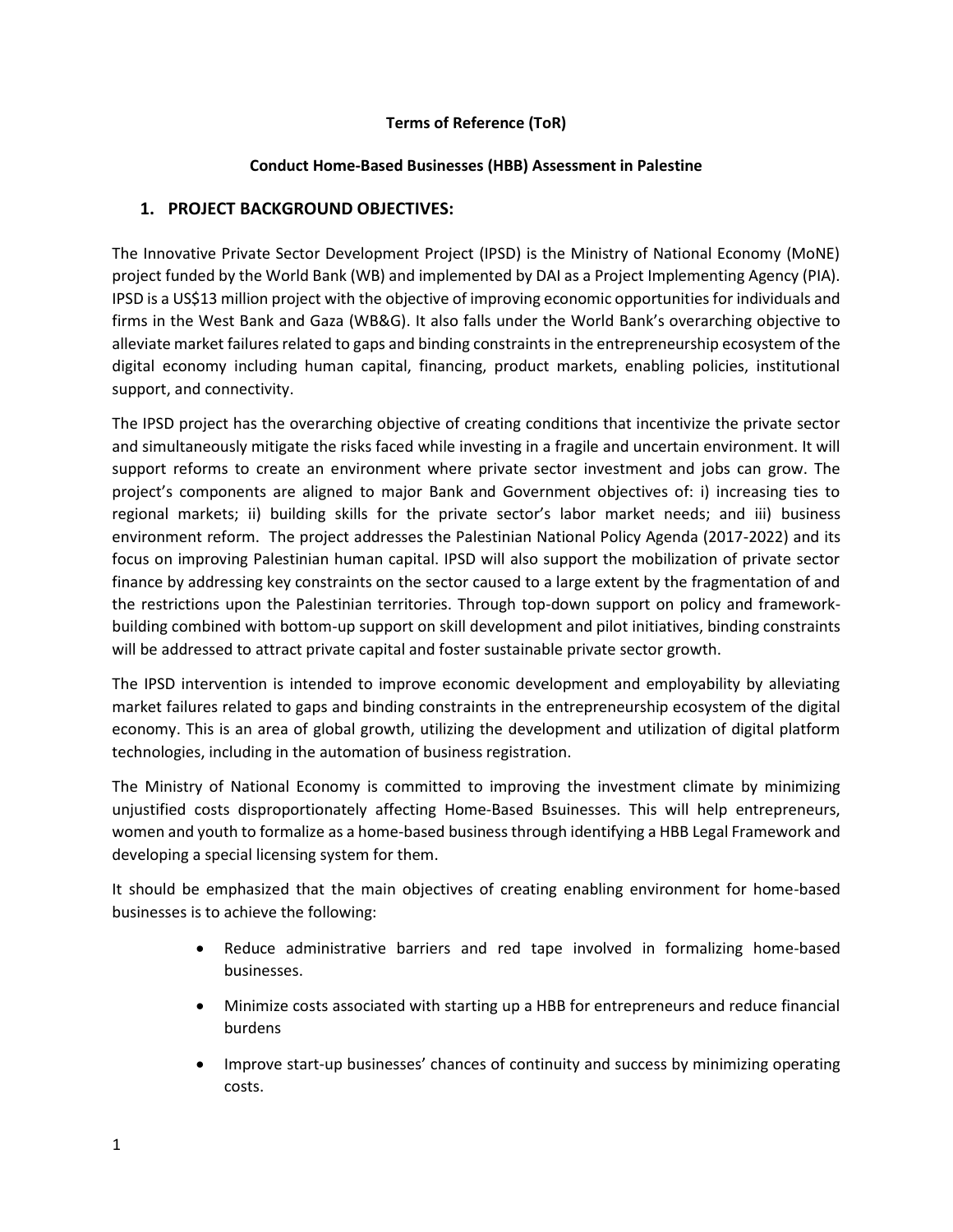- Help reduce unemployment, particularly among young people, and increase female participation in labor market
- Empower people with special needs or those with restrictive day-to-day living conditions or obligations preventing them from working outside their homes.
- Motivate and enable unregulated labor to become legitimate.

### **CURRENT SITUATION FOR HOME-BASED BUSINESS IN PALESTINE**

Home-Based Business (HBB) is defined as one whose activities are based at home such that the use of the house for business purposes is secondary to its main residential use. Most of HBBs are women who do not have the opportunity to work outside the home. These home-based entrepreneurs are currently unable to formalize due to business entry requirments, such as municipal licenses, national legislations and regulations, and business regulatory requirements such as company registration, and tax registration.

In the "Home-based Business" licensing, legal and institutional realities overlap; as business owners are not only bound by licensing procedures, they also need to consider the legislative and institutional systems relating to registration, tax, chambers or unions membership as well as the requirements of regulatory legislations regarding residential areas.

According to preliminary findings of a survey conducted by the Palestinian Central Bureau of Statistics (PCBS), it is estimated that there are approximately 15,000 informal home-based establishments in the West Bank and up to 20,000 informal home-based establishments in Gaza.

These restrictions prevent home-based entrepreneurs from reaping the benefits of formalization, such as opening a bank account, getting a loan, gaining access to insurance and public procurement, or having the ability to invoice and formalize transactions.

# **2. OBJECTIVE OF THE ASSIGNMENT:**

The objective of this assignment is to conduct a holistic assessment on HBBs in Palestine, including an analysis of the legislative and institutional frameworks to identify challenges and binding constraints facing HBBs in formally registering and licensing their businesses. Building on the findings from the assessment stage, the firm will have to provide a detailed set of recommendations for creating enabling environment for registration and licensing of home-based businesses while benchmarking international best practices. Finally, a thorough impact assessment of formalizing HBB must be presented to decision makers to create the leverage needed for adaptation of the new frame of work related to HBB business registration and licensing.

The assignment should clearly define a proposed framework for HBBs in Palestine including legislative and institutional aspects related to business registration, taxing, zoning, insurance, chamber or union membership, municipal licensing and other sector-specific licensing including site visitations and inspections, and any other relevant areas. The assessment will include the following:

1- Mapping out the Home-Based Businesses landscape in Palestine via a survey of HBBs to capture baseline data describing the HBB landscape including key characteristics of the businesses, as well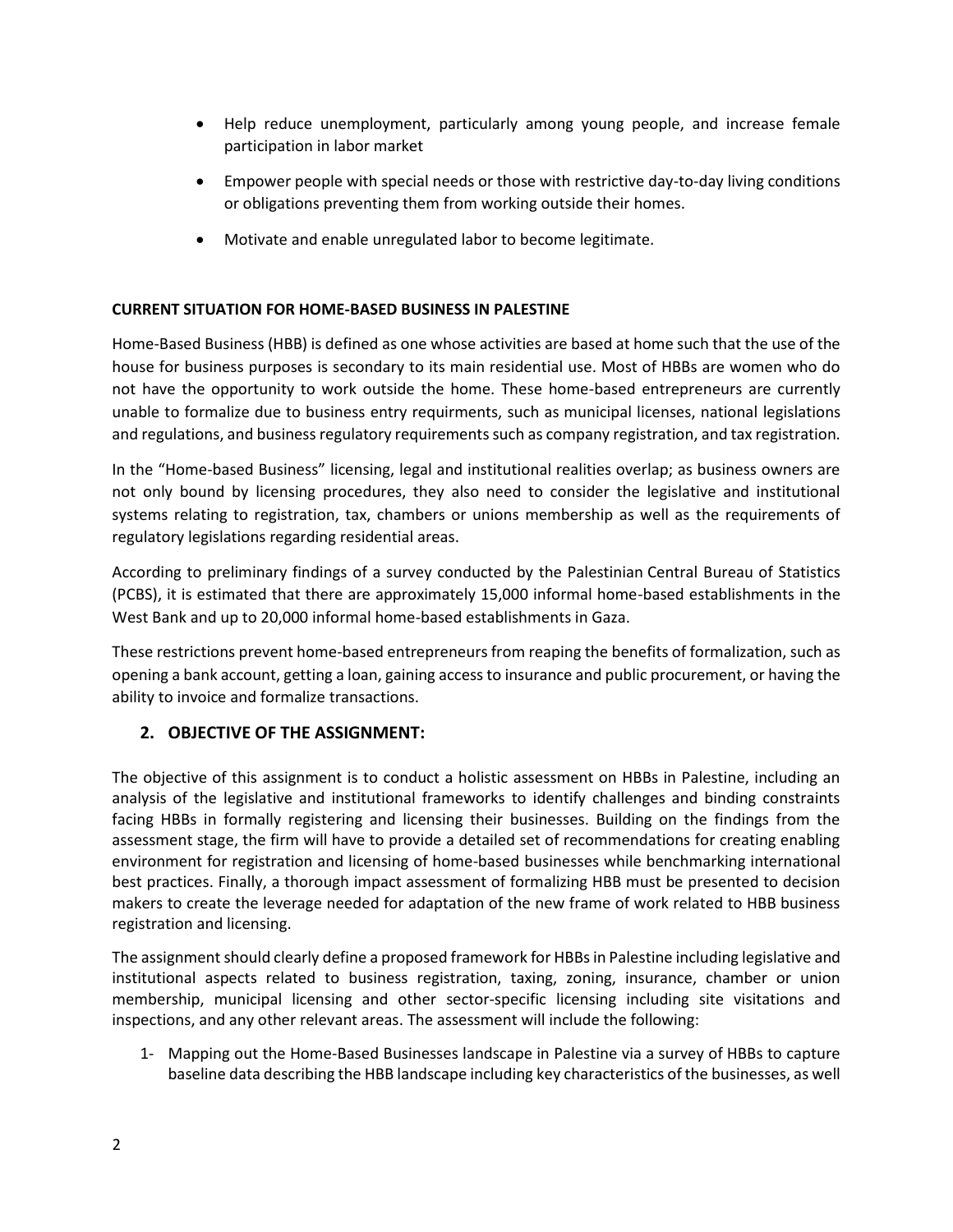as identifying their key constraints as they relate to the regulatory environment for starting and operating a home-based business.

- 2- Conducting an impact assessment of developing an HBB framework (i.e. jobs to be created, reduction in unemployment, increase in % of women owned businesses due to better legal protection and improved access to finance, increase in government revenue, enhance access to trade, increased export…etc.) in order to inform public discourse around the subject and secure government's buy-in in adopting regulatory and institutional recommendations.
- 3- Assessment of the binding constraints:
	- a. Full analysis of the legal, regulatory, and institutional components for starting and operating HBBs, this should include:
		- i. Areas such as registrations, taxes, insurance, zoning, licensing, health and safety codes, and inspections. The analysis should not only focus on restrictions but also on ease of access (e.g. disproportionate delays and costs associated with compliance that may be an obstacle for HBBs)
		- ii. first-hand research obtained during the Mapping of HBB exercise
- 4- Inventory of government and non-government entities currently supporting HBBs
	- a. An inventory of governmental and non-governmental support programs and area of focus should be developed clearly highlighting areas of support available and criteria to be eligible.
	- b. Details of support programs offered by these institutions
- 5- International examples of how other relevant countries treat HBBs from a regulatory perspective, and development of recommendations on:
	- a. Proposing a regulatory framework for HBBs in Palestine
	- b. Proposals of new regulations, amendments of existing regulations, or establishing simplified systems adequate for HBB formalization.
	- c. Designing of a suitable incentive package(s) for HBB

The assessment should include comparative studies of the proposed institutional and legislative models to those in other countries.

Roundtable discussions will be held to discuss identified binding constraints to HBBs, identifying promising activities within this category, and what incentive mechanismsshould be put in place for the formalization of these businesses. These roundtables will include participatory engagement of key stakeholders such as the Ministry of National Economy, regulatory authorities, licensing bodies, chambers, municipalities, women's business associations involved in supporting HBBs, and NGOs along with relevant stakeholders engaged in supporting youth and female livelihoods, and all stakeholders of actors in the local HBB sector.

The Consultation process should take into consideration the safety measures of working during the COVID-19 pandamic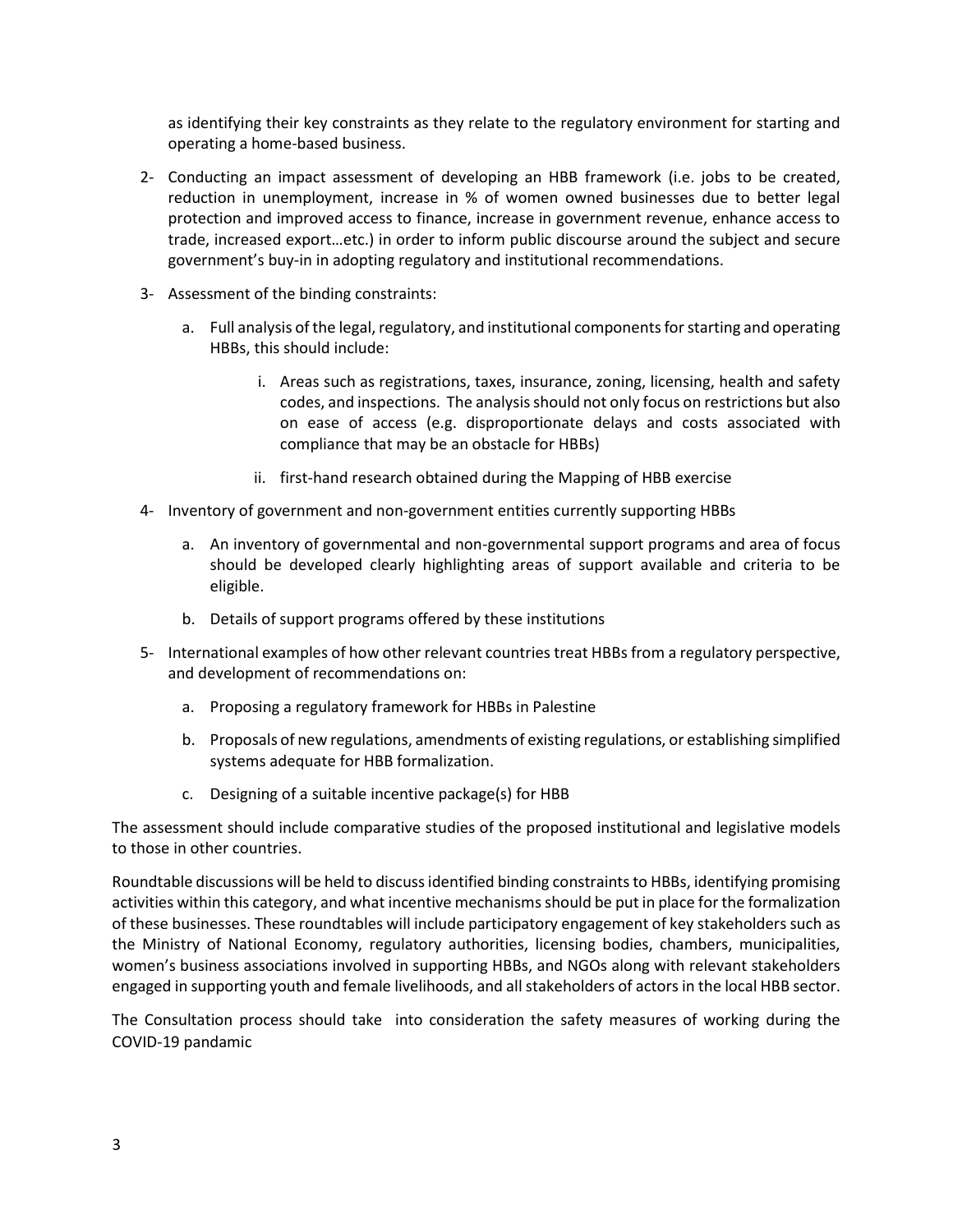### **3. TASKS AND DELIVERABLES:**

#### **Task 1: Literature review, project introduction and planning:**

- a. Review relevant literature, concepts, reports, laws, regulations, previous studies, and all related documents/literature pertaining to HBB;
- b. Work with IPSD to identify key project stakeholders and carryout proper stakeholder analysis identifying roles and responsibilities.
- c. Review studies relating to the HBB sector in other countries and research the relevant legislative and institutional systems;
- d. Develop the assignment plan, including activities, milestones, and implementation timeline;
- e. Prepare the kickoff meeting materials, including agenda, presentations, handouts, meeting minutes, and;
- f. Conduct a kickoff meeting to present and discuss the plan and methodology to the Technical Committee team.

#### **The deliverables of task 1 are as follows:**

- **Deliverable 1.1:** Stakeholder analysis
- **Deliverable 1.2**: Project implementation plan which include a comprehensive implementation plan with timelines of critical milestone events. Plan must be presented through a kickoff meeting with relevant stakeholders

### **Task 2. Identifying the Home-Based Business landscape in Palestine:**

- a. Establish baseline data on HBB including but not limited to:
	- Number of establishments working at home;
	- Geographical and gender distribution;
	- Types of professions (business activities) practiced using the ISIC4 classification system.
	- Number of employees currently working at these facilities; Breakdown by family and nonfamily members.
	- Years of operation, annual revenue (by range), client profile (friends, local shops, large retailer, etc), products made/services provided
	- Education level;
	- Age;
	- Social status (Maried, single, children...etc.);
	- Economic status;
	- Dwelling status: HBB in the same house, basement, garage, outdoor…etc.
- b. Conduct analysis of the baseline data to highlight and illustrate characteristics of Palestine's HBB landscape on multi-relational factors including gender analysis, economic conditions, types of professions and businesses, size of enterprises, demographical distribution, and so on. Carryout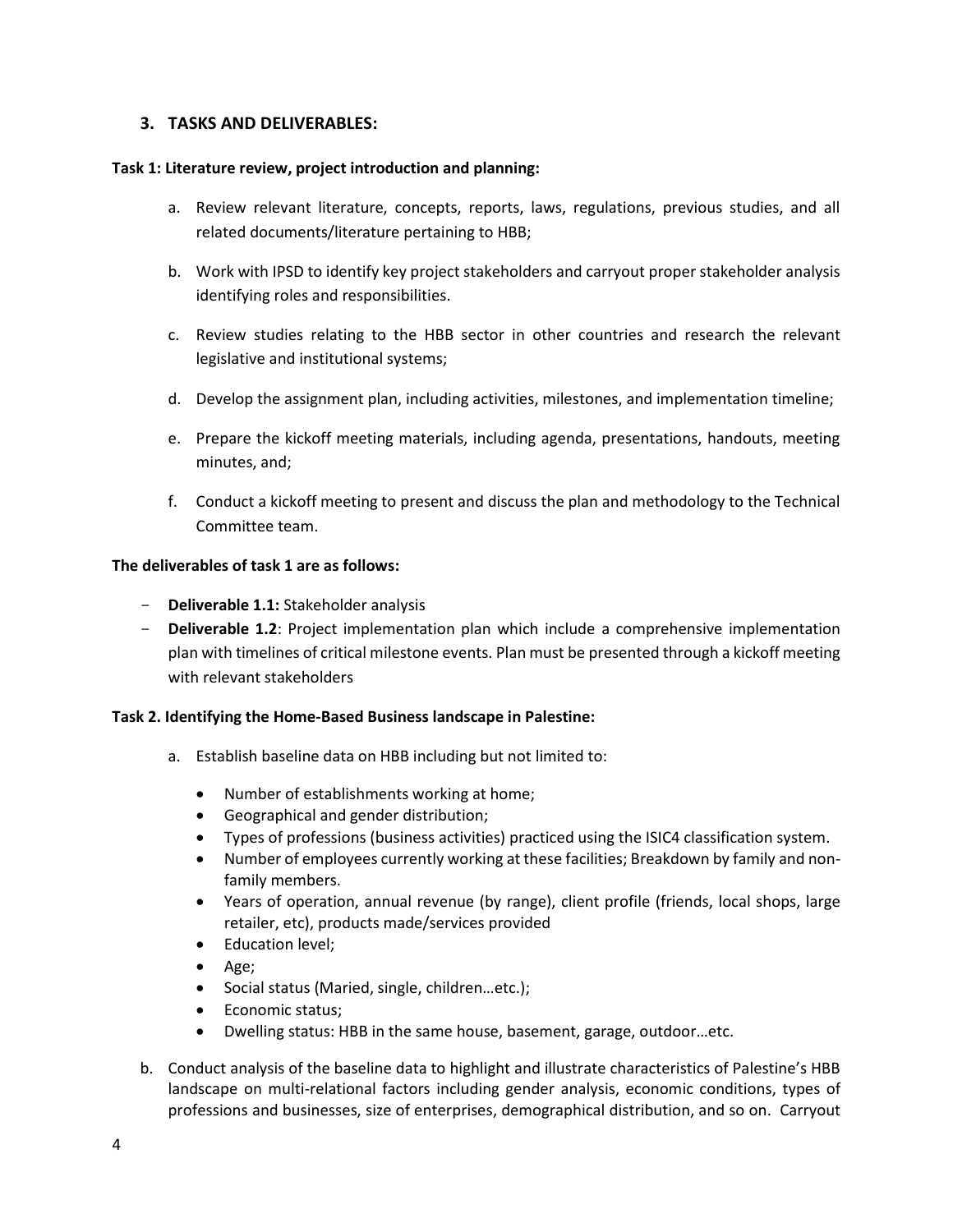meetings with stakeholders to develop a set of key possible needs of individuals working in various target groups to facilitate and start their home-based businesses;

- c. Identify binding constraints hindering these HBBs (from their own prespective) from operating in the formal sector
- d. Identify level of support: research what support have these HBBs received from different institutions "access to finance, training, access to market, capacity building…etc"

We anticipate that the consulting firm will carry out a limited survey of HBBs to identify characteristics of the businesses, key constraints as they relate to the regulatory environment for starting and operating as mentioned above.

### **The deliverables of task 2 are as follows:**

- **Deliverable 2.1**: Survey implementation plan, questionnaires, interview protocols, and data collection instruments
- **Deliverable 2.2:** Home-Based Businesses baseline data and analysis
- **Deliverable 2.3**: Assessment of constraints identified by target group or category to start and operate an HBB

### **Task 3. Conduct reform impact assessment:**

- a. Conduct a study to determine the potential impact of facilitating the HBB sector. (i.e. potential revenue of registration, licensing, VAT & income tax, reduced unemployment levels, increased number of registered female businesses, growth for women entrepreneurs, enhancement of exports…etc.), while benchmarking similar interventions in other countries.;
- b. Building on the analysis conducted in task 2, the firm shall discuss findings, assumptions, and results of the impact assessment as well as recommendations with the technical working group.

# **The deliverable of task 3 is the following:**

- **Deliverable 3.1:** Thorough impact assessment of facilitating home based business with close consultation with technical working group on key operational assumptions. The impact assessment should address the following:
	- o Evaluation of the financial impact of this reform in terms of potential government revenues, generation of taxes and increased exports.
	- o Impact on key social indicators such as employment, women participation in the workforce, entrepreneurship…etc.
	- o

# **Task 4. Legal/Regulatory assessment of the HBB including:**

- a. A detailed review of all relevant laws, regulations, and other legal instruments, including but not limited to the following:
	- Registration regulatory environment (companies act, trade law…etc.)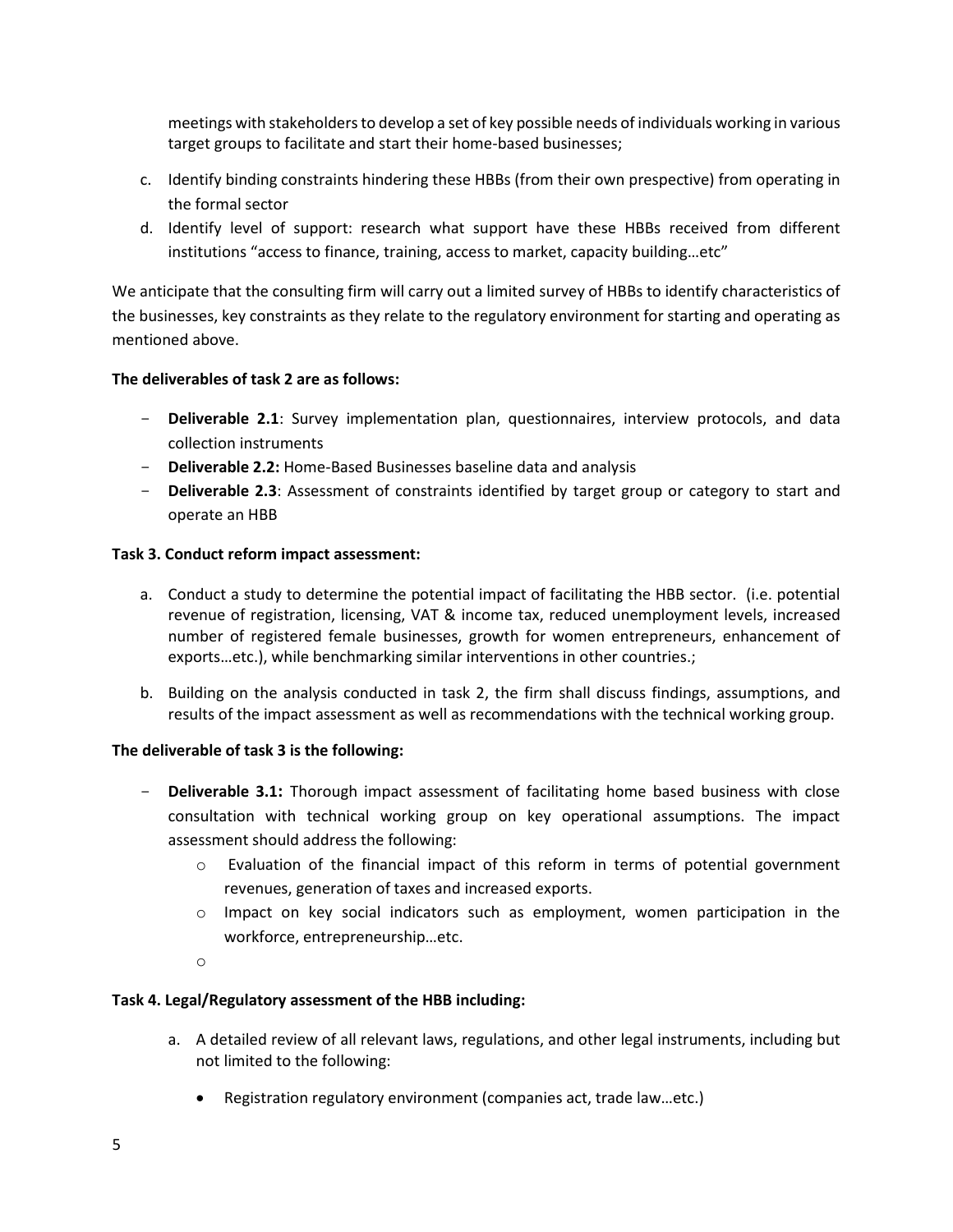- Building licensing and zoning;
- Tax;
- Health and safety
- Chambers, unions, and other professional body registration;
- Crafts and professions licenses, and;
- Other sector-specific licenses.
- b. Outline constraints in the current regulatory environment that prevent and/or hinder individuals from practicing businesses from home while addressing key needs of target groups: (i.e. Identify and describe key constraints to HBB). These should include both de jure restrictions (e.g. regulation does now allow) and de facto restrictions (e.g. costly or complex regulations that disproportionately affect HBB-type businesses)
- c. Developing recommendations for a new framework while benchmarking international best practices. This shall include developing regulations and ammendments to exisitng regulations to alleviate regulatory hinderances for operating HBBs. Examples from other countries shall be refernced in the design of the framework to include urban planing and zoning, protecting the health and safety of the public, protecting the interests of neighbors, and ensuring the safety of workers.

#### **The deliverables of Task 4 are as follows:**

- **Deliverable 4.1:** Detailed review of all laws and regulations relevant to HBBs, and recommendations across all domains/topics; and
- **Deliverable 4.2:** Develop and draft new regulations /recommendations for the amendment of laws and regulations to facilitate HBB registration
- **Deliverable 4.3:** Detailed description of the overall proposed framework

### **Task 5. Institutional assessment:**

- a. Detailed review of procedures, and conditions stipulated for practicing business activities in Palestine by the regulatory bodies;
- b. Map out processes linked to registering and operating an HBB across different regulatory authorities. The map shall include:
	- Identity of authorities (roles and responsibilities)
	- Identification of prior approvals
	- Required documents and costs associated with compliance (time and cost)
	- Technical conditions per type of business activity
- c. With close consultation with stakeholders, analyze and draft amendments to streamline registration of HBB, elimination of pre-requisites, pre-approvals reduction, amendment of technical conditions…etc.

### **The deliverables of Task 5 are as follows:**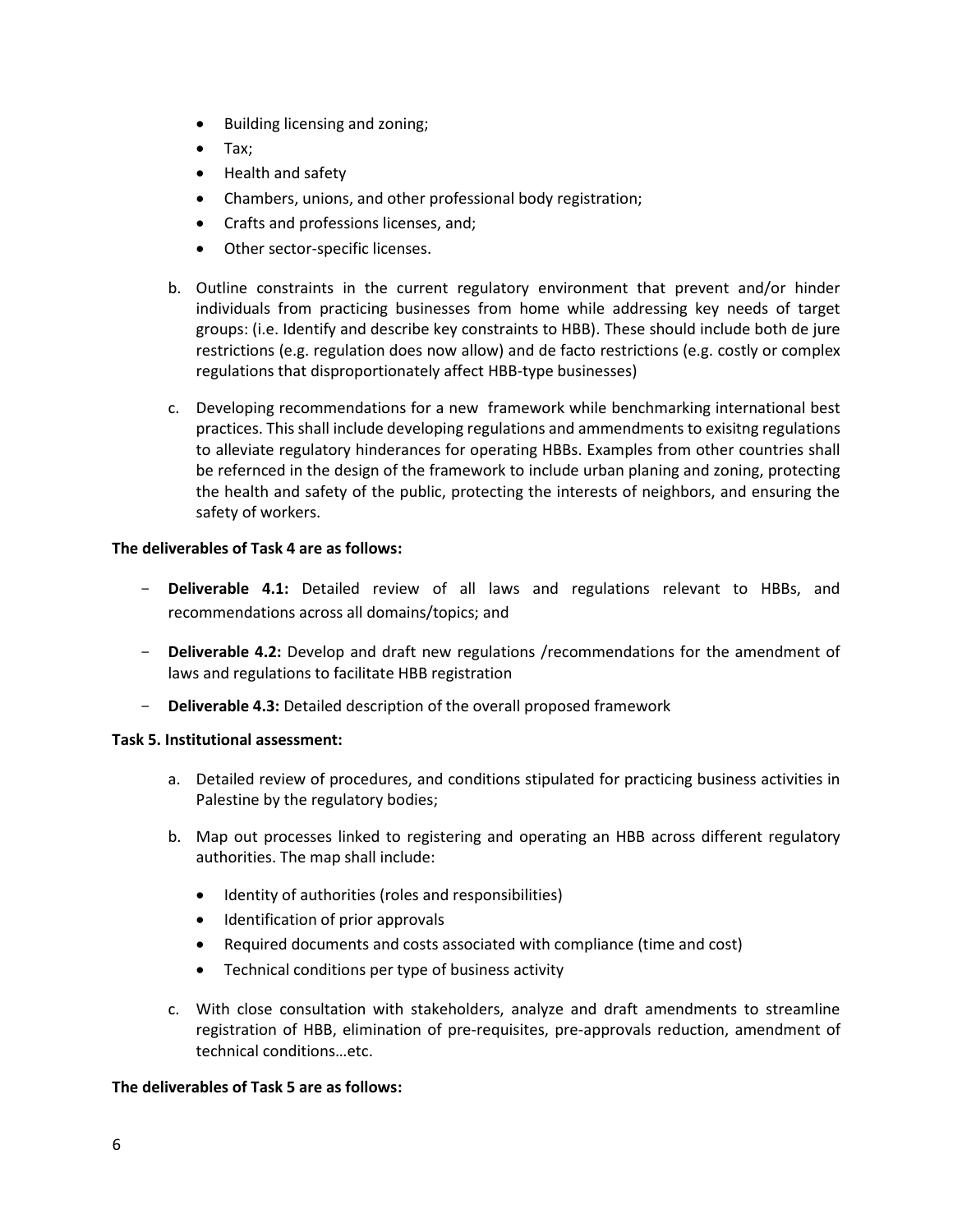- **Deliverable 5.1:** AS-IS process mapping for business registration and operations
- **Deliverable 5.2:** Develop recommendations for the modifications to institutional structure of all other regulatory compliance procedures, pre-requisites, conditions, and pre-approvals throughout the life cycle of a company.
- **Deliverable 5.3:** Thorough analysis of binding constraints imposed by different stakeholders per type of business activity.

# **Task 6. Proposed HBB Framework for Palestine (TO-BE), including:**

Consulting firm shall develop a new model that takes in to account the legislative system and institutional situation of the Palestinian government and municipalities, this framework shoud balance the need for a flexible and adapted framework for HBB . Moreover, the consulting firm shall propose a clear and concise transition plan from the AS-IS to the Future state taking into consideration the key objectives of regulation ) safety , public protection , etc:

# **The deliverables of Task 6 are as follows:**

- **Deliverable 6.1:** Action plan of regulatory and institutional reform.
- **Deliverable 6.2:** Suggested offering incentives to support the HBB and empower transition to the formal sector.
- **Deliverable 6.**3: Suggested interventions and actions to support the HBB sector overall

# **Task 7: Final comprehensive report design**

All recommendations developed for the legal and institutional frameworks in addition to the incentive's packages should be submitted in one comprehensive report in order to be shared with different stakeholders.

# **The deliverables of Task 7 are as follows:**

- **Deliverable 7.1:** Final comprehensive report in English and accompanying PowerPoint presentation
- **Deliverable 7.2:** Final report in Arabic after approving the English version**.**

# **4. Special Terms and Conditions:**

In the context of the assignment, the Consulting firm will work closely with the PIA and MoNE to conduct the assessment. The following conditions should also apply:

- 1. All deliverables must be approved by the PIA;
- 2. All deliverables must be delivered in Word, Excel, and process diagrams in the business process model and notation (BPMN) format and PDF;
- 3. Final report must be provided in English, and in Arabic;
- 4. The Consulting firm is required to submit progress reports to the PIA summarizing completed tasks, delayed tasks, issues and risks, and next steps every month